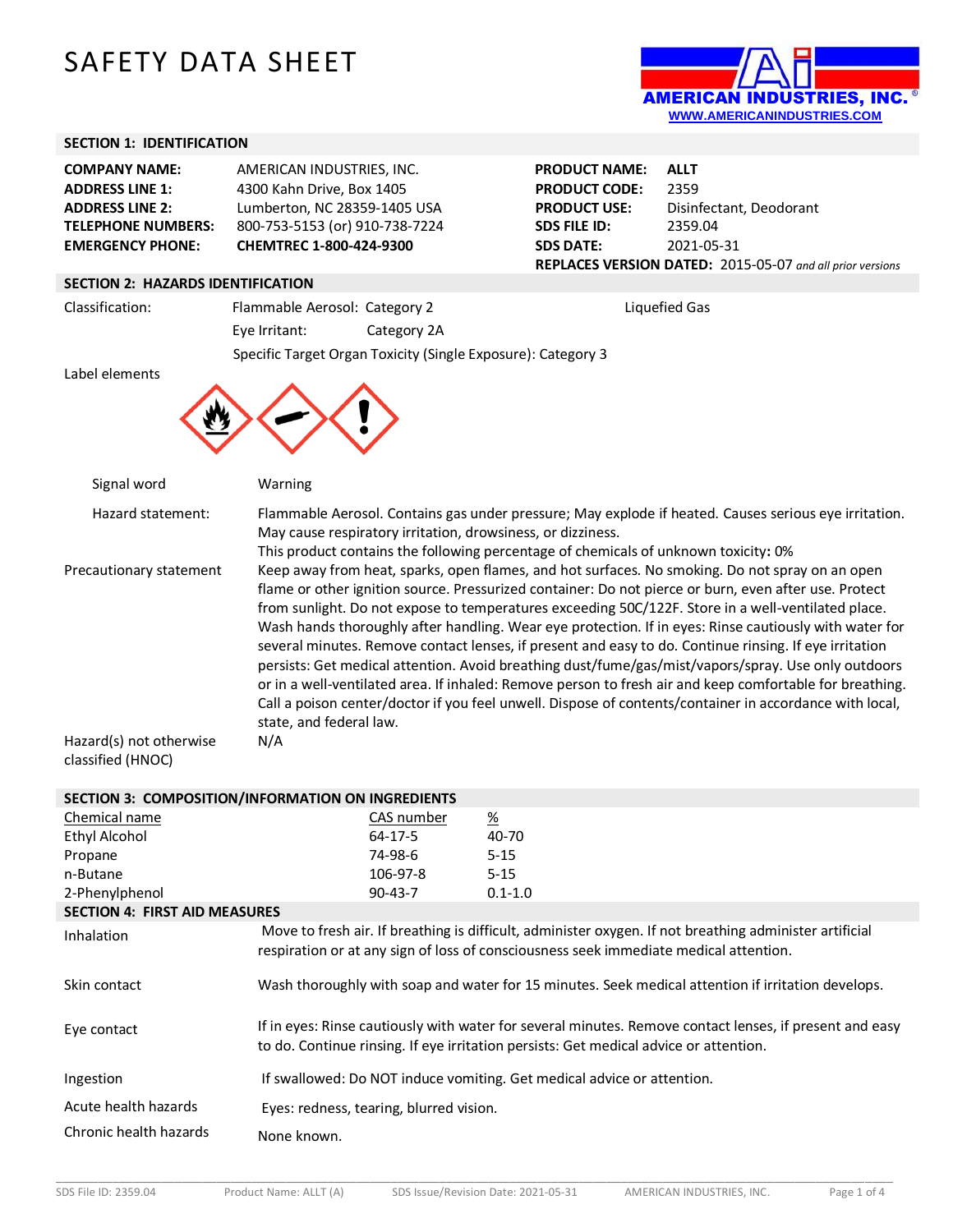Note to physician There is no specific treatment regimen. Treatment of overexposure should be directed at the control of symptoms and the clinical condition of the patient.

| <b>SECTION 5: FIRE-FIGHTING MEASURES</b> |                                                                                                                                                                                                                                                                                                                                             |
|------------------------------------------|---------------------------------------------------------------------------------------------------------------------------------------------------------------------------------------------------------------------------------------------------------------------------------------------------------------------------------------------|
| Suitable extinguishing<br>media          | Carbon dioxide, standard chemical fire extinguisher, and water fog.                                                                                                                                                                                                                                                                         |
| Unsuitable extinguishing<br>media        | $N/A$ .                                                                                                                                                                                                                                                                                                                                     |
| Special firefighting<br>procedures       | Wear NIOSH approved Self Contained Breathing Apparatus with a full face piece operated in a positive<br>pressure demand mode with full body protective clothing when fighting fires. Avoid contact with skin<br>and breathing smoke, fumes, and decomposition products. Cool fire exposed containers with water fog<br>to prevent bursting. |
| Unusual fire and explosion<br>hazards    | Flammable Contents under pressure. Exposure to temperatures above 120 F may cause bursting. Keep<br>away from heat, sparks, open flames and other sources of ignition. Contains flammable propellant.                                                                                                                                       |
| Hazardous combustion<br>products         | None known.                                                                                                                                                                                                                                                                                                                                 |

#### **SECTION 6: ACCIDENTAL RELEASE MEASURES**

| Personal protective<br>equipment     | Refer to section VIII for proper Personal Protective Equipment.                                                                                                                                                                                |
|--------------------------------------|------------------------------------------------------------------------------------------------------------------------------------------------------------------------------------------------------------------------------------------------|
| Spill                                | Absorb with non-combustible material like vermiculite, sand or earth and rinse with small amount of<br>soapy water. Do not allow to drain into sewers or storm drains. Dispose of in accordance with local,<br>state and federal regulations   |
| Waste disposal<br><b>RCRA Status</b> | Dispose of in accordance with federal, state, and local regulations. Do not reuse, puncture, or<br>incinerate container. Wrap container and place in trash collection<br>Product should be fully characterized prior to disposal (40 CFR 261). |

#### **SECTION 7: HANDLING AND STORAGE**

| Precautions for safe<br>handling | Store in a cool, dry area. Do not use or store near heat or open flames. Exposure to temperatures<br>above 120°F may cause bursting. |
|----------------------------------|--------------------------------------------------------------------------------------------------------------------------------------|
| Other precautions                | Keep out of the reach of children.                                                                                                   |
| Incompatibility                  | Strong alkalis, oxidizers, bases, reactive metals, and natural rubber.                                                               |

## **SECTION 8: EXPOSURE CONTROLS/PERSONAL PROTECTION**

| Hazardous Component                                        | OSHA PEL                                                                                                                                       | <b>ACGIH TLV</b> |
|------------------------------------------------------------|------------------------------------------------------------------------------------------------------------------------------------------------|------------------|
| Propane                                                    | $1000$ ppm                                                                                                                                     | 1000 ppm         |
| <b>Ethyl Alcohol</b>                                       | $1000$ ppm                                                                                                                                     | $1000$ ppm       |
| n-Butane                                                   | $1000$ ppm                                                                                                                                     | $1000$ ppm       |
| 2-Phenylphenol                                             | Not Established                                                                                                                                | $1 \text{ mg/m}$ |
| Engineering<br>controls/Ventilation                        | General ventilation and local exhaust should be adequate.                                                                                      |                  |
| Respiratory protection<br>Personal protective<br>equipment | Wear NIOSH/MSHA approved respiratory protection if used in confined, poorly ventilated areas.<br>Safety glasses and chemical resistant gloves. |                  |
| <b>Additional Measures</b>                                 | Wash hands and clothing in contact with product after use.                                                                                     |                  |

#### **SECTION 9: PHYSICAL AND CHEMICAL PROPERTIES**

| Clear, colorless spray |
|------------------------|
| Neutral                |
| N/D                    |
| >170°F (77°C)          |
| N/D                    |
| Flammable Aerosol      |
|                        |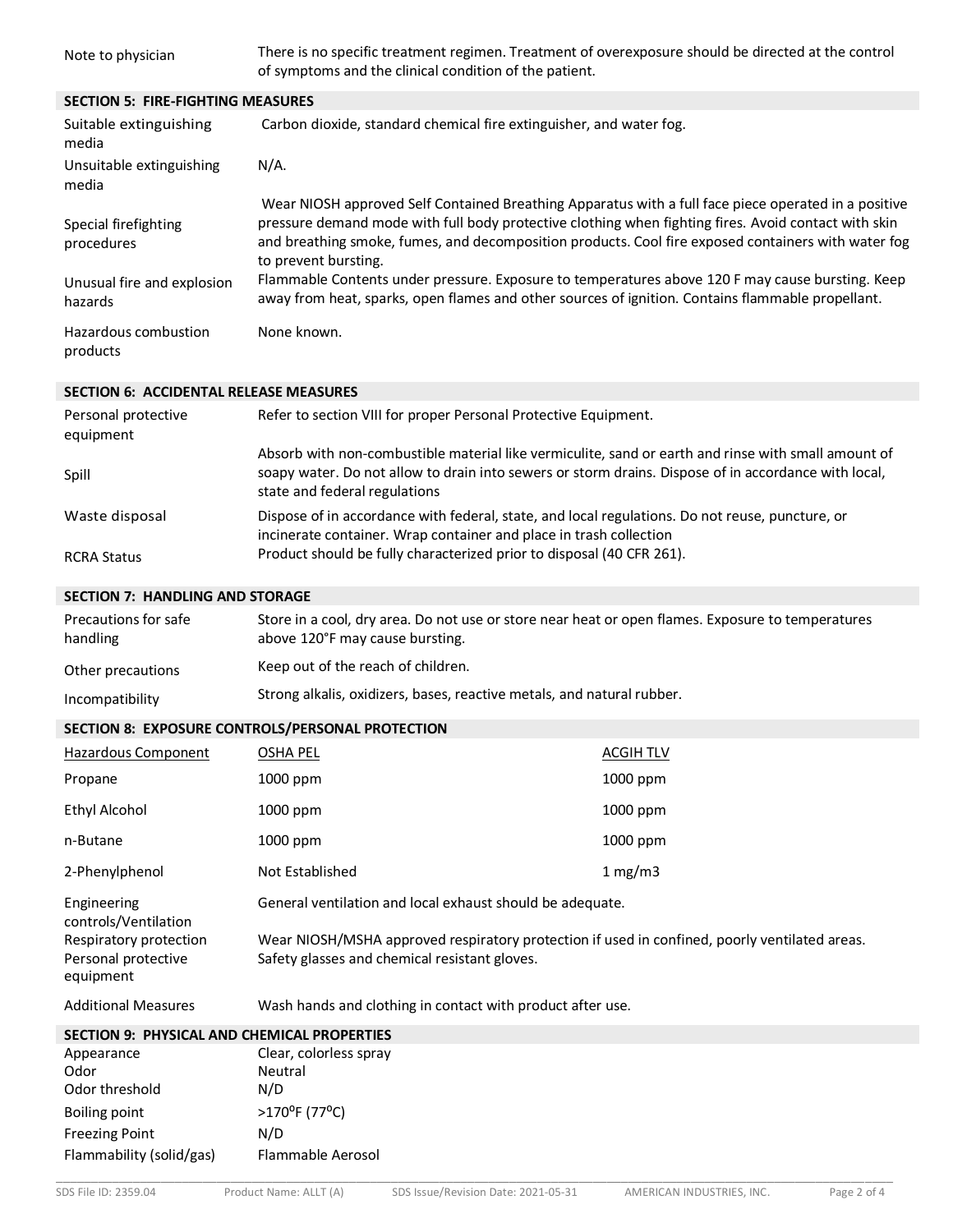| Flash point                            | N/D                                                                                                                                                                                                                                            |            |
|----------------------------------------|------------------------------------------------------------------------------------------------------------------------------------------------------------------------------------------------------------------------------------------------|------------|
| Auto-ignition temperature              | N/D                                                                                                                                                                                                                                            |            |
| Upper/lower flammability<br>limits     | Lower: N/D                                                                                                                                                                                                                                     | Upper: N/D |
| Vapor Pressure (mmHg)                  | 44 @ 77°F (25°C)                                                                                                                                                                                                                               |            |
| Vapor density (Air = $1$ )             | > 1 @ 77°F (25°C)                                                                                                                                                                                                                              |            |
| <b>Evaporation Rate</b>                | 1                                                                                                                                                                                                                                              |            |
| Relative Density (H20=1)               | $0.86 - 0.89$ @ 77° F (25° C)<br>$6.9 - 7.7$                                                                                                                                                                                                   |            |
| pH<br>Solubility in Water              | 100%                                                                                                                                                                                                                                           |            |
| Partition Coefficient:n-               | N/D                                                                                                                                                                                                                                            |            |
| Octanol/water (Kow)                    |                                                                                                                                                                                                                                                |            |
| Decomposition                          | N/D                                                                                                                                                                                                                                            |            |
| Temperature                            |                                                                                                                                                                                                                                                |            |
| Viscosity                              | N/D                                                                                                                                                                                                                                            |            |
| SECTION 10: STABILITY AND REACTIVITY   |                                                                                                                                                                                                                                                |            |
| Reactivity                             | None known.                                                                                                                                                                                                                                    |            |
| Chemical stability                     | Stable.                                                                                                                                                                                                                                        |            |
| Conditions to avoid                    | Temperatures greater than 122°F (50°C) may cause bursting.                                                                                                                                                                                     |            |
| Incompatibility                        | Strong alkalis, oxidizers, bases, reactive metals, and natural rubber                                                                                                                                                                          |            |
| Hazardous decomposition<br>products    | Oxides of carbon.                                                                                                                                                                                                                              |            |
| Possible hazardous<br>reactions        | None known.                                                                                                                                                                                                                                    |            |
| SECTION 11: TOXICOLOGICAL INFORMATION  |                                                                                                                                                                                                                                                |            |
| Toxicological information              | Ethyl Alcohol (64-17-5) LCso (Inhalation, Rat, 4hr) 133.6 mg/L; LDso (Oral, Rat) >8311 mg/kg; LDso<br>(Dermal, Rabbit) 16972.5 mg/kg 2-Phenylphenol (90-43-7) LDso (Oral, Rat) 2700 mg/kg, (Dermal,<br>Rabbit) >5000 mg/kg                     |            |
| Routes of Entry                        | Eyes, Ingestion, Inhalation, Skin.                                                                                                                                                                                                             |            |
| Ingestion                              | Causes gastrointestinal irritation, nausea, vomiting.                                                                                                                                                                                          |            |
| Inhalation                             | Acute exposure may cause nausea, vomiting, coughing and pulmonary irritation.                                                                                                                                                                  |            |
| Skin contact                           | Causes irritation with prolonged contact.                                                                                                                                                                                                      |            |
| Eye contact                            | Causes severe irritation, redness, tearing.                                                                                                                                                                                                    |            |
| <b>Medical condition</b><br>aggravated | Pre-existing disorders of the skin, respiratory system, and eyes will be aggravated by over exposure.                                                                                                                                          |            |
| Acute health hazards                   | Eyes: redness, tearing, blurred vision                                                                                                                                                                                                         |            |
| Chronic health hazards                 | None known.                                                                                                                                                                                                                                    |            |
| Carcinogenicity                        | This product is not considered to be a carcinogen by IARC, ACGIH, NTP, or OSHA.                                                                                                                                                                |            |
| SECTION 12: ECOLOGICAL INFORMATION     |                                                                                                                                                                                                                                                |            |
| <b>Ecological information</b>          | Ethyl Alcohol (64-17-5) LCso (Fish, 96hr) 12,900-15,300 mg/L; LCso (Bacteria, 24hr) 11,200 mg/L; ECso<br>(Bacteria, 5-30 min) 34,900 mg/L 2-Phenylphenol (90-43-7) LCso (Rainbow Trout, 96hr) 4.0 mg/L, LCso<br>(Daphnia magna, 48hr) 2.0 mg/L |            |
| Biodegradability                       | Component or components of this product are not biodegradable.                                                                                                                                                                                 |            |

Bioaccumulation This product is not expected to bioaccumulate.